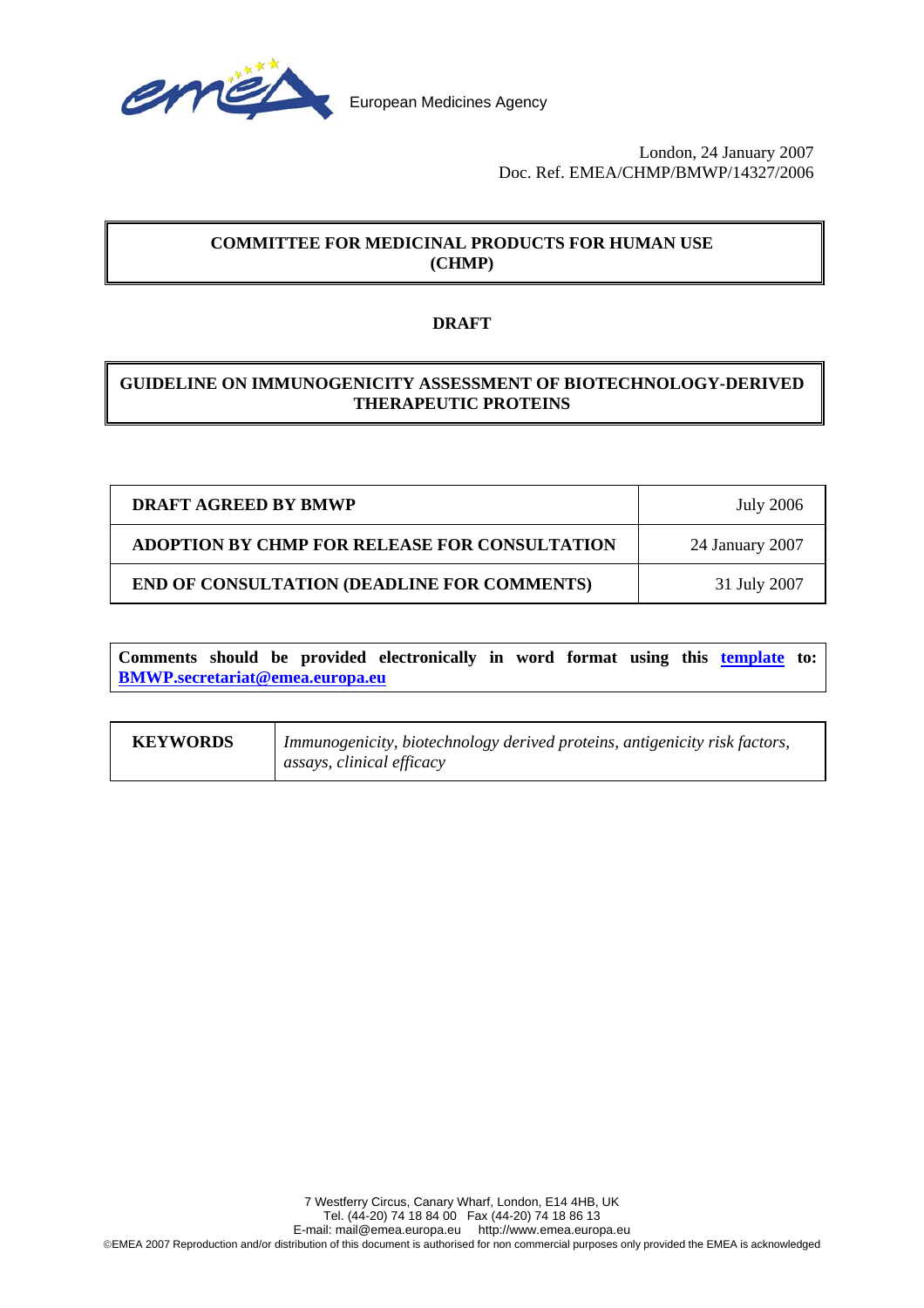# GUIDELINE ON IMMUNOGENICITY ASSESSMENT OF BIOTECHNOLOGY-DERIVED **THERAPEUTIC PROTEINS**

# **TABLE OF CONTENTS**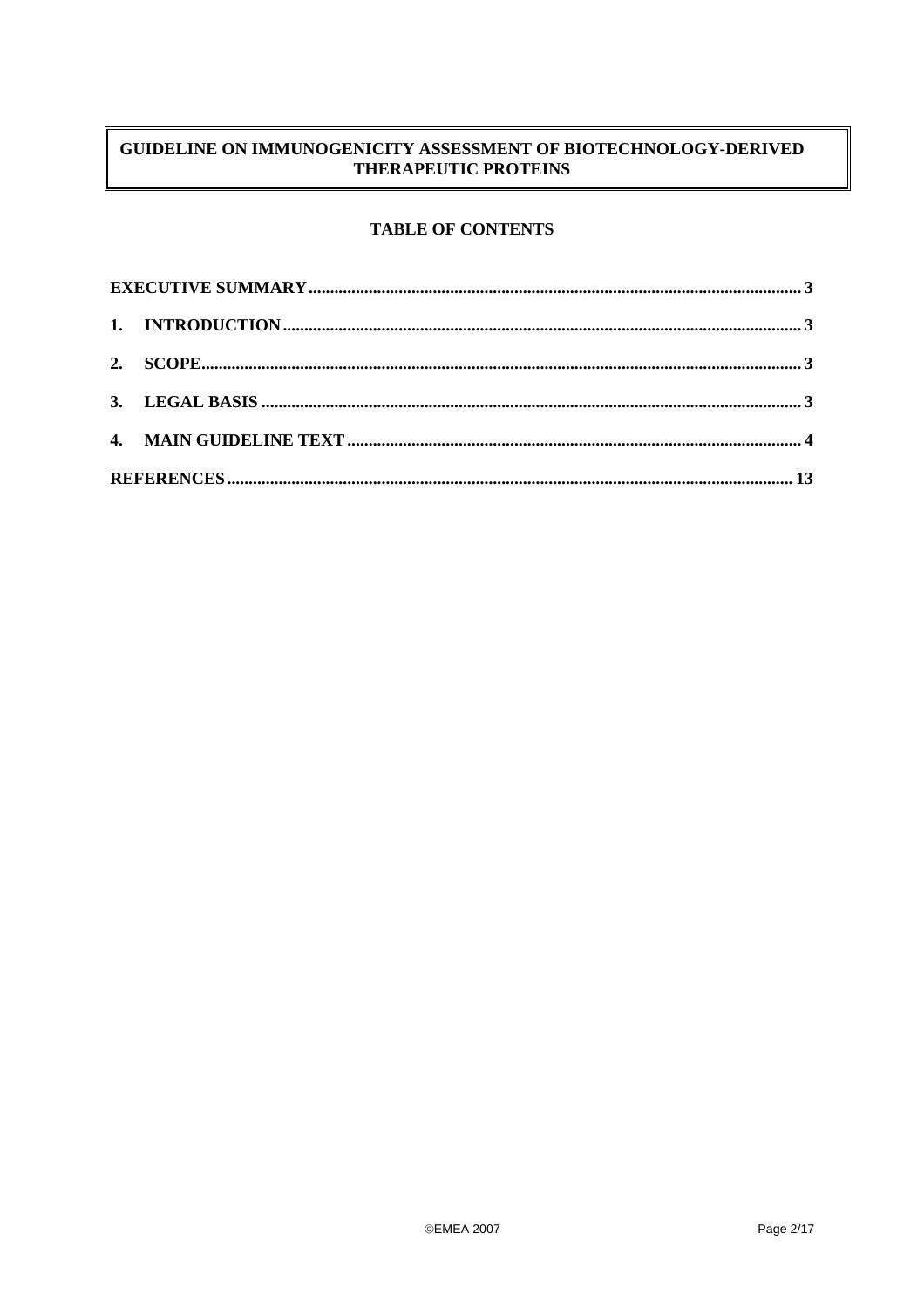## <span id="page-2-0"></span>**EXECUTIVE SUMMARY**

Biological/biotechnology-derived proteins are increasingly used as therapeutic agents. These products may induce an unwanted immune response in treated patients, which can be influenced by various factors, including patient-/disease-related factors and product-related factors.

The consequences of such immune reactions to a therapeutic protein, range from transient appearance of antibodies without any clinical significance to severe life threatening conditions.

The predictive value of animal models for evaluation of immunogenicity is low due to inevitable immunogenicity of human proteins in animals. Non-clinical studies may contribute to the interpretation of comparability of the immunogenicity potential and of repeat dose toxicity studies.

It is essential to adopt an appropriate strategy for the development of adequate screening and confirmatory assays to measure an immune response against a therapeutic protein. Assays should be capable of distinguishing neutralizing from non-neutralizing antibodies, be validated and standardised.

In the clinical setting, careful planning of immunogenicity evaluation should include data systematically collected from a sufficient number of patients. The sampling schedule for immunogenicity evaluation should be standardized, adapted for each product on a case-by-case basis and taking a risk-based approach. Data on the impact on efficacy and safety should be collected in order to fully understand the clinical consequences of the immune response. Immunogenicity issues should be further addressed in the Risk Management Plan.

### **1. INTRODUCTION**

Biological/biotechnology-derived proteins are increasingly used as therapeutic agents. It has been recognised that these proteins may induce humoral and cellular immune responses.

The consequences of an immune reaction to a therapeutic protein range from transient appearance of antibodies without any clinical significance to severe life threatening conditions. Potential clinical consequences are severe hypersensitivity-type reactions, decrease in efficacy and induction of autoimmunity, including antibodies to the endogenous form of the protein.

Many factors may influence the immunogenicity of therapeutic proteins. They can be considered to be patient-, disease- or product-related. Patient-related factors that might predispose to an immune response include: underlying disease, genetic background, immune status, including immunomodulating therapy. Product-related factors also influence the likelihood of an immune response, e.g. intensity of treatment (route of administration, source of protein, manufacturing process (impurity profile, contaminants), formulation and stability characteristics (degradation products, aggregates) of a given protein and dose, dosing interval and duration of treatment).

Although data on possible unwanted immune reactions to therapeutic proteins are required before authorisation, problems may still be encountered in the post-authorisation period. In the marketing authorisation application, the applicant should include a summary of investigations of immunogenicity in the overview with full cross-reference to the data in the relevant modules.

### **2. SCOPE**

The principles adopted and explained in this document apply proteins and polypeptides, their derivatives, and products of which they are components, e.g., conjugates. These proteins and polypeptides are produced from recombinant or non-recombinant cell-culture expression systems.

For coagulation factors, please, refer to the specific CHMP guidelines in this area.

### **3. LEGAL BASIS**

This guideline has to be read in conjunction with the introduction and general principles (4) and part III of the Annex I to Directive 2001/83 as amended.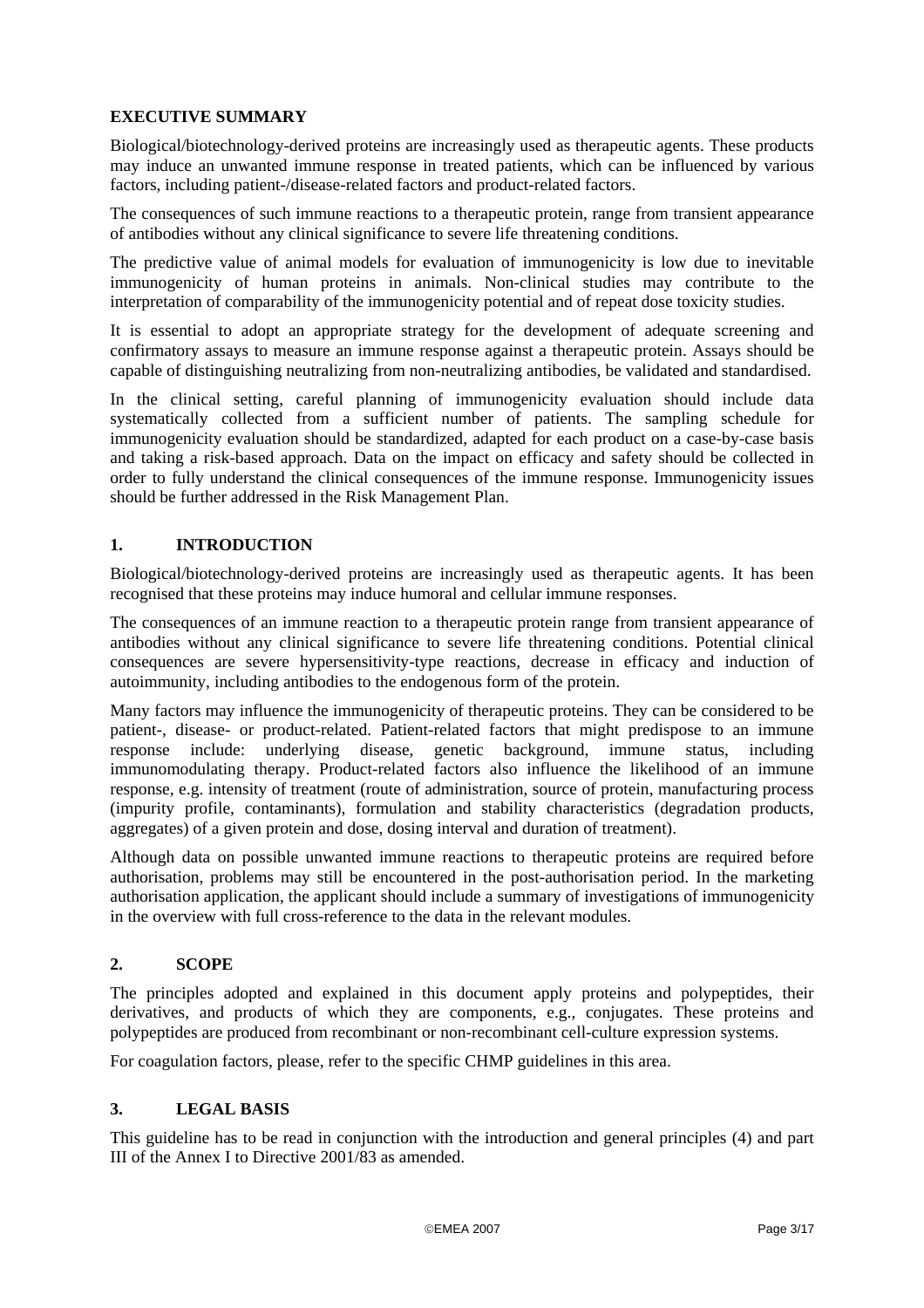### <span id="page-3-0"></span>**4. MAIN GUIDELINE TEXT**

### **4.1 Risk factors for developing an immune response against a therapeutic protein**

### *4.1.1 Patient- and disease-related risk factors*

Patient-related factors, which might influence the immune response to a therapeutic protein, may include, genetic factors, age of the patient, disease related factors including other treatments and previous exposure to similar proteins.

#### *Genetic factors*

#### • *Genetic factors modulating the immune response*

Genetic factors can alter the immune response to a therapeutic protein and lead to inter-patient variability. Certain allelic loci in the major histocompatibility complex and strength or time of the MHC interaction influence immune responses and tolerance induction.

Immune responses may occur even if the amino acid sequence of the therapeutic protein is fully human.

Other genetic factors influencing immunogenicity are gene polymorphisms for cytokines that play a role in the fine-tuning of the immune response (e.g. interleukin-10, TGF-beta etc.).

#### • *Genetic factors related to a gene defect*

If the therapeutic protein is used for substitution, reduced levels or even lack of endogenous protein influence immunological tolerance, since for these patients the physiological antigen may represent a neo-antigen.

#### *Age*

The data from one age group cannot necessarily be projected to others since immune response against a therapeutic protein can be an age-related phenomenon. Children may possibly have a different immune response to these proteins. If the product is indicated in children studies on immunogenicity should be carried out in this age group.

### *Disease-related factors*

The patient's underlying disease itself can be an important factor in the context of immunogenicity. It is possible that patients with autoimmune disease, i.e. with an immune system prone to altered immunological tolerance to self-proteins, may react differently.

Some patients with chronic infections may be more prone to an immune response, since their immune system is in an activated state.

In severe conditions (i.e. malnutrition, advanced metastatic disease, organ failure), an immune response against a therapeutic protein might be less likely to occur due to an impaired immune system.

For some products, it has been reported that the susceptibility to an antibody response can be different for different indications. Therefore, immunogenicity may need to be studied separately for each disease.

#### *Concomitant treatment*

Concomitant therapies may either decrease or increase the risk of an immune response to a therapeutic protein. Typically, the immune reaction against a therapeutic protein is reduced when immunosuppressive agents are used concomitantly. Consideration should also be given to previous treatments, that can modulate the immune reaction to a therapeutic protein and that have a long-term impact on the immune system. If clinical trials are performed in combination with immunosuppressants, a claim for use of the therapeutic protein in monotherapy must be accompanied by adequate clinical data on the immunogenicity profile in monotherapy.

Concomitant therapies can also promote the immune response to a therapeutic protein.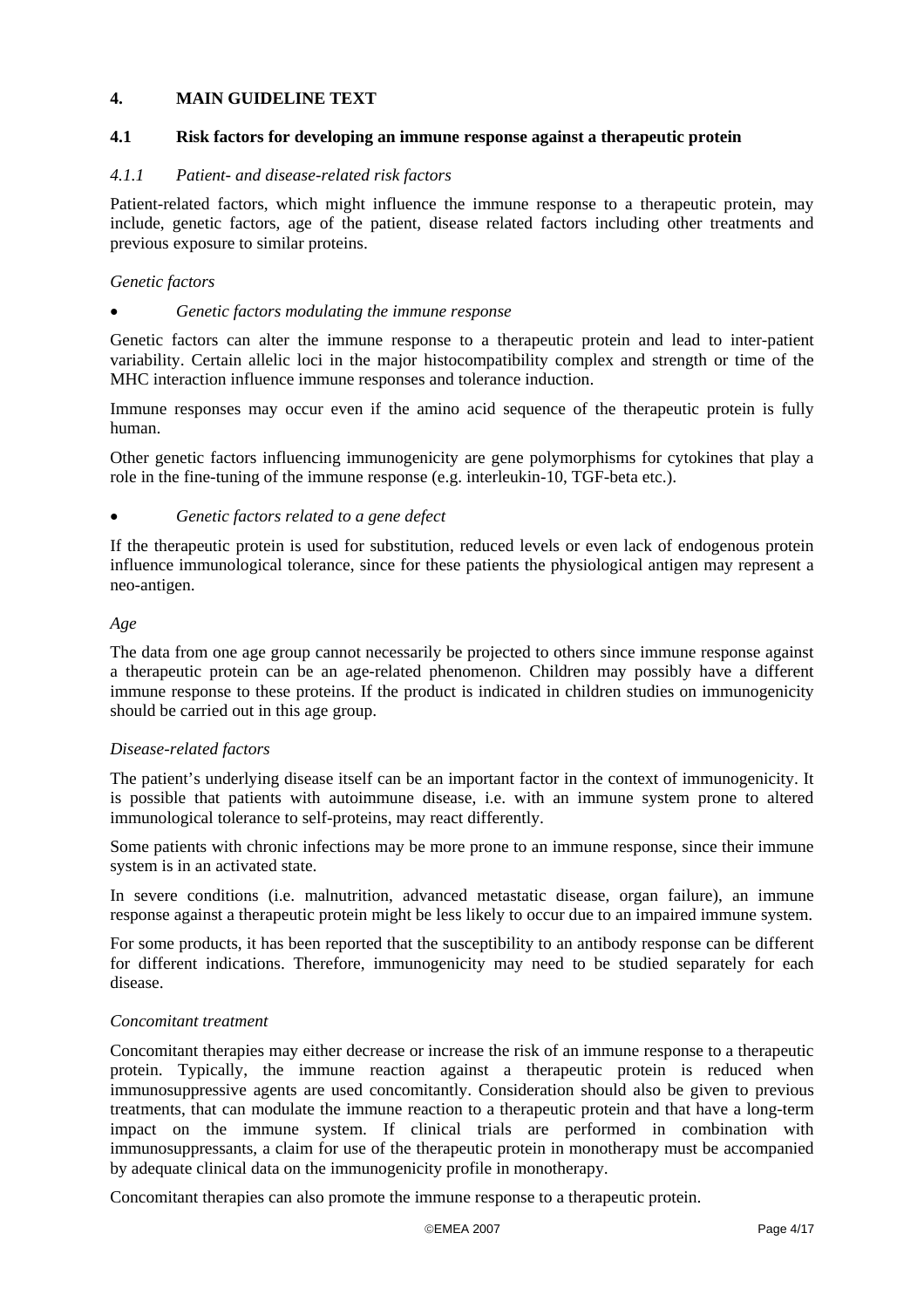### • *Duration, route of administration, treatment modalities*

Factors, which may increase the immune response to a therapeutic protein, may be the route of administration, dose, and the schedule of administration.

Products given intravenously may be less immunogenic than those given subcutaneously or intramuscularly.

Treatment for a short time only is usually less likely to be associated with formation of antibodies than long-term treatment, and products given continuously are usually less immunogenic than those given intermittently.

Intermittent treatment or re-exposure after a long treatment free interval may be associated with an increase in immunogenicity.

#### • *Previous exposure to similar proteins*

Previous exposure to similar proteins can lead to pre-sensitisation and cause an immune response. For certain proteins being used for replacement therapy, previous therapies may have induced crossreacting antibodies that affect subsequent therapies.

### *4.1.2. Product related risk factors of immunogenicity*

Product-related factors influencing the immunogenicity of biological/biotechnology-derived therapeutic proteins include the origin and nature of the active substance (structural homology, post translational modifications), modification of the native protein (e.g. pegylation), product and process related impurities (e.g. break down products, aggregates and host cell proteins) and formulation. Substances activating molecular or cellular elements of the innate immune system are likely to be strongly immunogenic and/or may enhance immunogenicity of concomitantly administered proteins (e.g. GM-CSF).

#### *Protein structure*

Biotechnology derived analogs to human endogenous proteins may trigger an immune response due to variations in the amino acid sequence or changes to the protein structure as a result of posttranslational modifications, physical, chemical or enzymatic degradation and/or modification e.g. deamidation, oxidation and sulfatation during all steps of the manufacturing process and during storage. Fusion proteins composed of a foreign and self-protein are of particular concern because of the potential of the foreign moiety to provoke an immune response to the self-protein (antigenspreading). Identification of the antigenic site is advisable. Glycosylation is a frequent posttranslational modification of biotechnology-derived therapeutic proteins. These modifications may differ in the number and position of glycosylation sites as well as sequence, chain length and branching of the attached oligosaccharide. Because glycosylation is species and cell-specific and also depends on cell culture conditions, it is likely that the endogenous and recombinant proteins exhibit different glycosylation patterns. When the same protein is manufactured under different condition there might be changes in pattern of post-translational modifications. Consequently, antibodies induced by one product may or may not cross-react with another product. It is also important to consider this aspect for immunogenicity testing.

#### *Formulation*

The composition of a formulation is chosen in order to best maintain the native conformation of therapeutic proteins. A successful, robust formulation depends on the understanding of the physical and chemical nature of the active substance and the excipients alone and their interaction. Therefore, critical properties of excipients should be identified and characterised. The stability of the formulation and the composition and the source of excipients may alter immunogenicty of therapeutic proteins and should be considered as possible cause of such events. This should be considered when variations to the formulation are made after marketing e.g. removal of albumin

Impact of the condition of clinical use e.g. dilution in infusion solutions, use of diverse immediate containers, infusion devices of different material could be the link to increased immunogenicity.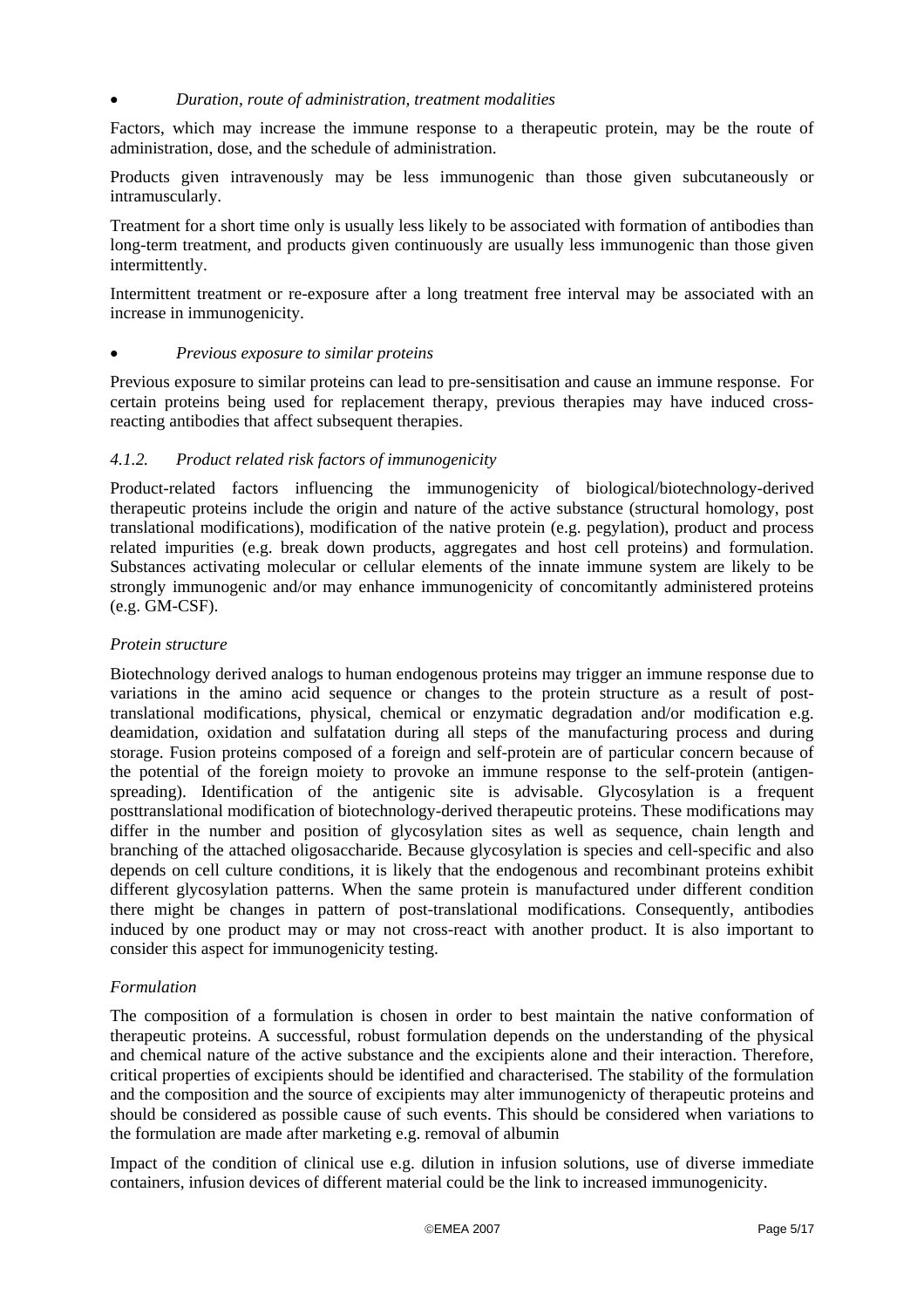## *Aggregation*

Aggregation of proteins may either reveal new epitopes or leads to the formation of multivalent epitopes, which may stimulate the immune system. Factors, which could be considered to contribute to aggregate formation, include formulation, purification processes, viral inactivation procedures and storage conditions of intermediates and finished product. The use of other proteins e.g. albumin as excipient may lead to the formation f more immunogenic aggregates. It is important to monitor the aggregate content of a product throughout its shelf life.

## *Excipients and impurities*

Excipients, or even removal of an excipient, may have significant impact on the immunogenicity of a therapeutic protein. For example, an increase in the polysorbate concentration above the critical micelle concentration has been reported to be possibly one of the multifactorial aspects contributing to the increased immunogenicity of a product by inducing the assembly of protein molecules at the surface of polysorbate micelles and forming large multivalent structures.

There are a number of impurities of therapeutic proteins, which potentially can serve as adjuvants. Host cell proteins (HCPs) from the cell substrate co-purified with the active substance could induce immune responses. But it is also possible that these HCPs, host cell-derived lipids or DNA and leachables function as adjuvants for the protein of interest. There is even evidence that silicon oil used in the siliconisation of primary packaging material can stimulate antibody response. Therefore, excipients and stabilisers should always be well characterised and be considered a possible cause of antibody formation.

Since various factors impact on immunogenicity, Applicants should take the above considerations into account when designing their development strategy. Careful planning of immunogenicity evaluation should be exercised, and data should be systematically collected from a sufficiently large number of patients to characterise the variability in antibody response. A suitable risk management strategy should be devised to address above risk factors.

## **4.2 Predictivity of non-clinical models**

Therapeutic proteins show species differences in most cases. Thus, human proteins will be recognised as foreign proteins by animals. For this reason, the predictivity of animal models for evaluation of immunogenicity is considered low. Nevertheless, immunogenicity endpoints should be included in repeated dose toxicity studies, in order to aid in the interpretation of these studies.

There are some other situations where immunogenicity studies in animal models should be considered.

- In the development of the production process, formulation and route of administration, studies in animal models may aid in reducing the potential for immunogenicity
- During a comparability exercise, the comparison of immunogenicity between the reference product and the comparator product in an animal model should be considered. The absence of these studies should be justified, in particular in cases where immunogenity of the reference compound has been observed clinically. A clear difference in immunogenicity in the animal model would indicate non-comparability.
- An immune response to the therapeutic protein may result in autoimmune reactions, directed to the endogenous protein. Any relevant experience on the consequences of induction of an immune response to the endogenous protein or its absence/dysfunction in animal models should be discussed. Both humoral and cellular immune responses should be considered. In absence of such data, and if theoretical considerations suggest a potential safety risk, animal studies involving immunisation with the animal homolog of the therapeutic protein may be considered

Evolving *in vitro* and *in vivo* technologies e.g. transgenic mouse models may be useful for evaluating the potential immunogenicity of a given protein product.

### **4.3 Development of assays for humoral and cellular immune response**

Unwanted immunogenicity induced by biologicals can comprise humoral and cellular immune responses. It is therefore very important to select and/or develop assays & assay strategies for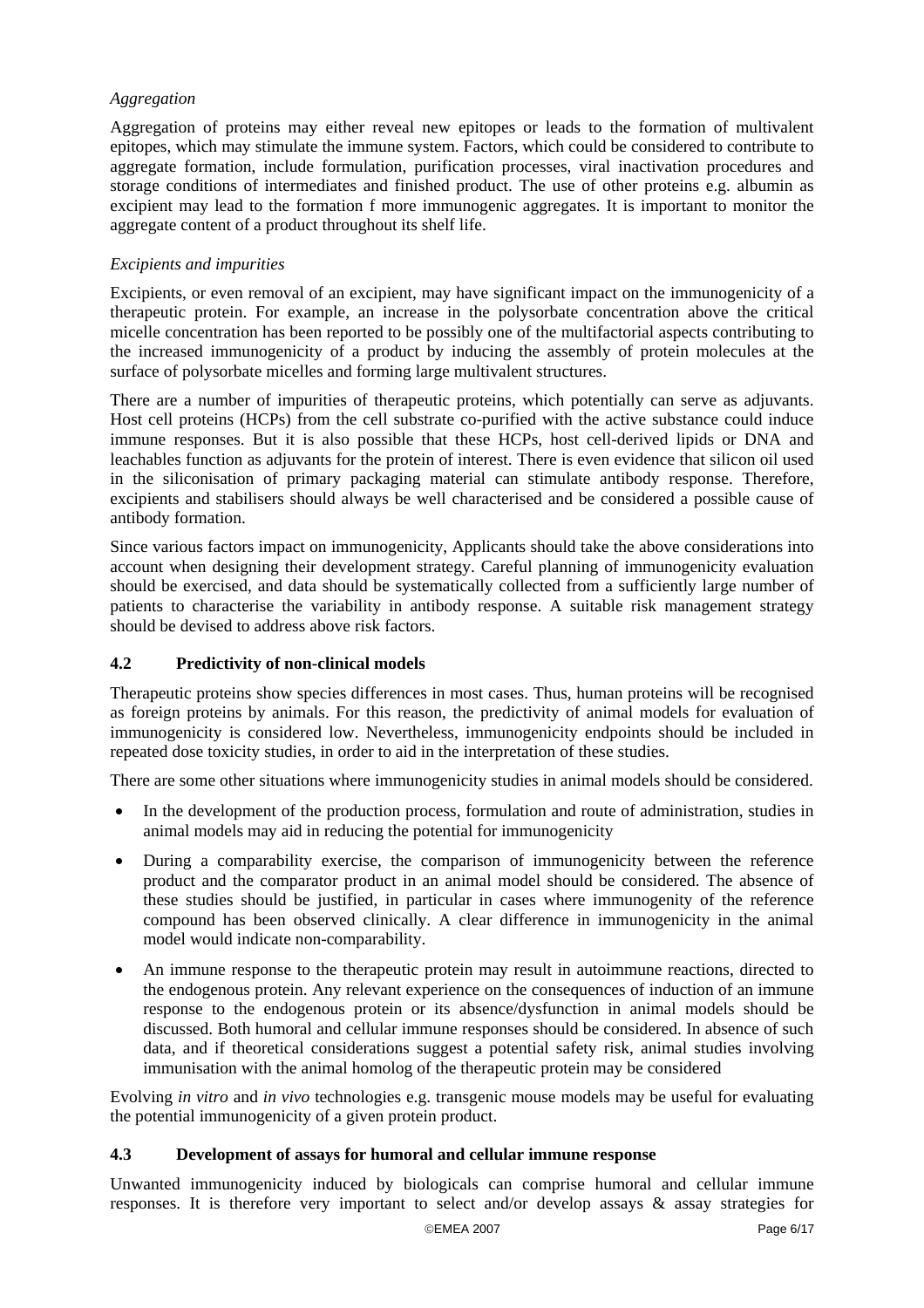assessment of such immune responses. Most effort is usually focused on antibody detection and characterisation, as this is technically feasible and often related to clinical safety and efficacy. However, cell-mediated responses are clearly important and their assessment also needs to be considered.

## *Assay strategy*

Adopting an appropriate strategy for assessment of unwanted immunogenicity of biological products is essential. This should usually include a screening assay for identification of antibody positive samples/patients, analytical immunochemical procedures for confirming the presence of antibodies and determining antibody specificity and functional bioassay(s) for the assessment of the neutralizing capacity of antibodies. In addition, assays will be required which assess and characterize the clinical impact of antibodies (and possibly other components of immune responses) if these are detected/induced. It is important to include baseline data from all patients were appropriate.

For further details on the proposed strategy for antibody detection and characterisation see Annex 2.

### *Types of antibody assays*

### • *Screening assays*

A screening assay should be capable of detecting antibodies induced against the biological product in all antibody positive samples/patients. This implies that detection of some false positive results is inevitable as absolute screening-assay specificity is normally unattainable and false negative results must be avoided. The desirable characteristics of screening assays are sensitivity, specificity, precision, reproducibility and robustness.

### • *Assays for dissecting the specificity and confirming the presence of antibodies*

These assays are necessary for elimination of false positive samples/patients following the initial screen. Various approaches can be adopted for this purpose but it is necessary to select assays taking account of the limitations and characteristics of the screening assay(s). It is usually advisable to use a different assay format from that used for the screening assay. For this, it is often possible to use an assay, which provides information concerning the specificity of the antibodies, detected and this contributes to confirmation of the specificity of the immune response.

### • *Neutralization assays*

Assessing the neutralizing capacity of antibodies usually requires the use of bioassays. An assay must be selected or developed which responds well to the biological product. Bioassays used for measuring the potency of biological products e.g. for lot release purposes can often be adapted to assess neutralising antibodies. However, they frequently require refining if they are to perform optimally for measuring the neutralizing capacity of antibodies.

### • *Assay validation*

Assays need to be validated for their intended purpose. Validation studies must be conducted to establish that the assays show appropriately linear responses to relevant analytes as well as appropriate accuracy, precision, sensitivity, specificity and robustness.

Assays must also be validated to show that matrix effects caused by reagents or substances present in samples do not adversely affect the results obtained. This is normally addressed by 'recovery' investigations conducted by observing the effects of such substances present in the matrix on the response obtained in their absence. This needs to be investigated for the full range of dilutions of samples, which are to be used in assays, and, at least in some cases, limits the dilutions, which can be validly assessed.

Residual biological product present in patients' blood can complex with induced antibody and hence reduce the amount of antibody detectable by assays. This may affect assays differently, depending on the assay, assay format or type and the antibody characteristics. If this occurs, it may be circumvented/resolved by using a number of approaches e.g. by dissociating the immune-complexes with acid, removing excess biological by solid-phase adsorption and/or using an assay which allows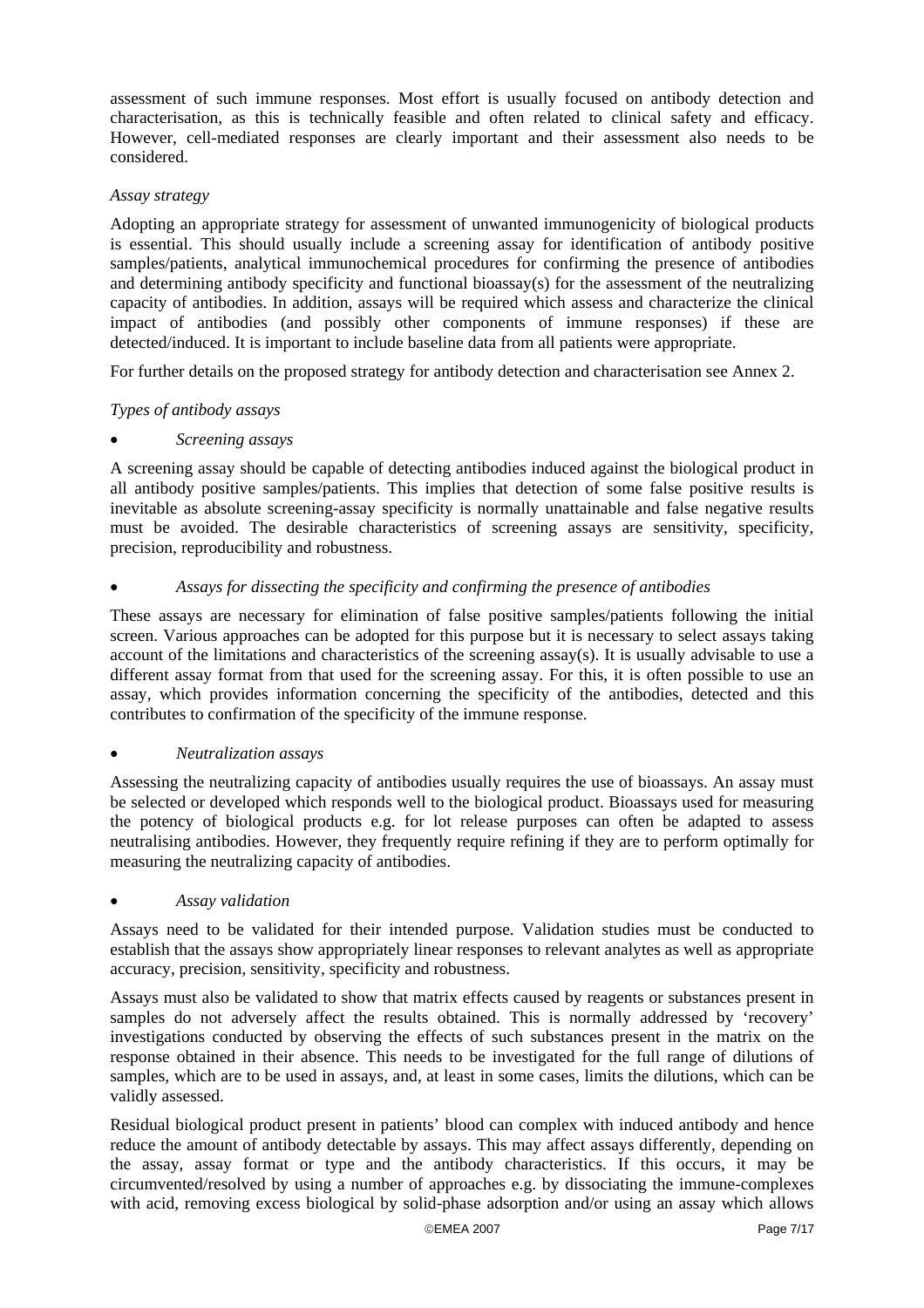sufficient sample dilution to avoid this problem. Such approaches must themselves be validated for effectiveness and adopted on a case-by-case basis according to needs. In some cases this problem can be overcome by appropriate spacing of the timing between administration of product and sampling for antibody assessment i.e. allowing time for the product to be cleared from the circulation before sampling. However this latter approach must not significantly compromise the detection of antibodies if these are induced or the treatment of the patient.

## • *Standardisation and reference materials*

Assays must be standardised and this requires the identification and/or development of appropriate reference materials and the use of relevant biological standards. Reference materials and standards are essential for assay calibration and validation. This is especially important for assays used in unwanted immunogenicity investigations/studies, as it is intimately associated with assay interpretation and with distinguishing antibody positive from antibody negative samples.

## *Characterisation of antibodies to a therapeutic protein*

If antibodies are detected in patients undergoing therapy, these need to be characterized to establish their clinical significance. This normally involves an immunological and/or biological assessment of antibody characteristics and investigation of effects of the antibodies (or other induced immune responses) on the product. Some of this can be addressed by *in vitro* studies but it may also require clinical assessment of the patients receiving therapy.

### • *Antibody Characteristics*

If antibodies are induced in patients, serum or plasma samples need to be characterised in terms of antibody content (concentration/titre) and other criteria, which need to be considered on a case-bycase basis according to the biological product, the type of patients treated, the aim of the study and possibly other factors. These may include antibody class and subclass (isotype), affinity, specificity,

Antibodies present in confirmed positive samples need to be examined for specificity for the active protein and distinguished from antibodies, which bind to product-related and process-related components. It has been shown that antibodies can be induced against all and or any of these. It is also useful to screen for cross reactivity with other products based on the particular protein as well as (if possible and relevant) its endogenous counterpart.

The neutralising capacity of antibodies present in positive samples needs to be established as this often correlates with diminished clinical responses to biological product. It should be noted that neutralizing activity does not necessarily correlate with binding antibody content i.e. samples containing significant or high amounts of binding antibodies may fail to neutralize biological activity whereas samples containing lower amounts of binding antibodies can neutralize variable (sample dependant) amounts. This may depend on product, but must be determined empirically. Screening neutralizing samples for cross-neutralization of other products based on the same protein and the endogenous protein is important as it may have implications for clinical efficacy and safety.

## • *Immunogenicity Assessment strategy –design and interpretation*

Immunogenicity studies need to be carefully and prospectively designed to ensure all essential procedures are in place before commencement. This includes the selection, assessment, characterisation and validation of all assays, identification of appropriate sampling points, sample volumes and sample processing/storage and selection of statistical methods for analysis of data. This applies to assays used to measure and characterise antibodies and to methods employed for assessing clinical responses to antibodies if they are induced. Much of this needs to be established on a case-bycase basis, taking account of product, patients, expected clinical parameters. Such studies can provide valuable information concerning significant immunogenicity of biological products, its characteristics and potential clinical consequences. They can be valuable for preliminary comparative immunogenicity studies for biosimilar products or following production/process changes introduced for established products. However, unwanted immunogenity can occur at a level, which will not be detected by such studies when conduced at a pre-approval stage, due to the restricted number of patients normally available for study. The clinically significant immunogenicity problems now widely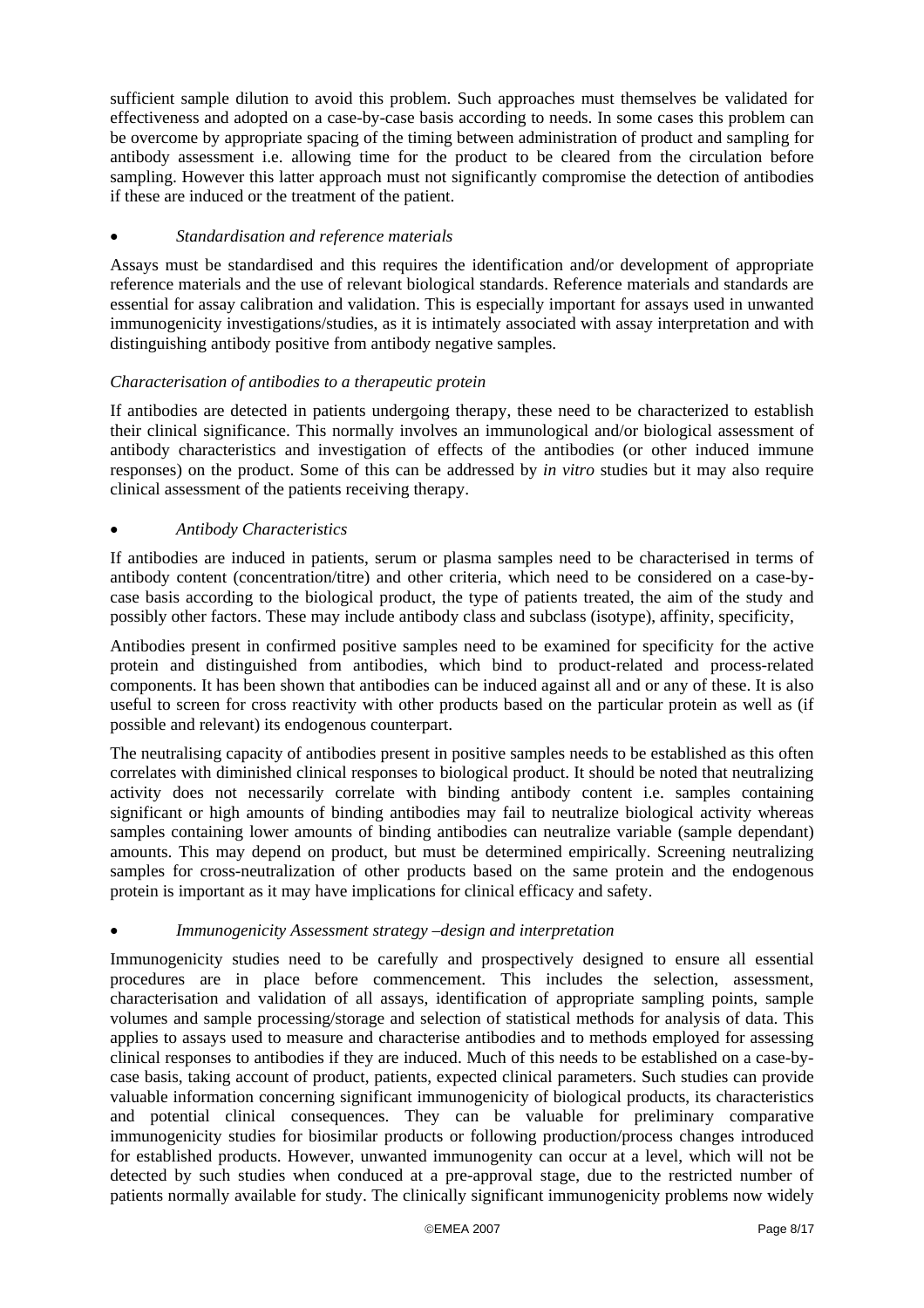acknowledged for EPO could not have been revealed even by relatively large, well-planned studies, which are possible to conduct at this stage. In view of this it is usually necessary to continue assessment of unwanted immunogenicity and its clinical significance post-approval, usually as part of pharmacovigilance surveillance.

For further details on methods for assessment and characterisation of immunogenicity see Annex 1.

# **4.4 Potential clinical consequences of immunogenicity**

The consequences of an immune reaction to a therapeutic protein range from transient appearance of antibodies without any clinical significance to severe life threatening conditions. As a rule, therapeutic proteins should be seen as individual products, and experience from related proteins can only be considered supportive. Also in this respect, concomitant medications and other patient-related factors like the underlying disease (section 1.1) have to be taken into account, since these can also influence the clinical presentation of immunogenicity. Therefore, the risk of immunogenicity needs to be considered individually for each indication/patient population.

## *Consequences on Efficacy*

Factors, which influence whether antibodies to a therapeutic protein will induce clinical consequences, include the epitope recognised, affinity and class of the antibody. Usually, antibodies recognising epitopes on the therapeutic protein not linked to activity are associated with less clinical consequences. However, as discussed below, such antibodies can influence pharmacokinetics and, as such, influence efficacy indirectly. "Neutralising" antibodies, interfering with biological activity by binding to or near the active site, or by induction of conformational changes, can induce loss of efficacy. Discrimination between neutralizing and non-neutralizing antibodies is of great importance, and the assays used should be able to discriminate accordingly (see section 4.3). Correlation of antibody characteristics with clinical responses requires a comparison of data generated in assays assessing antibody responses (see above) with results generated using patients' samples and assays designed to assess clinical responses. Most of the latter are product specific, e.g. assessing expansion of leukocyte populations by colony-stimulating factors, increased reticulocyte numbers by erythropoietin. Such assays need to be selected according to product and need. In many cases, it might be difficult to identify a clinical endpoint, which is sensitive enough to establish the impact on clinical outcome directly, and adoption of a surrogate measure of response may be an option. *In vivo* comparison of patient's clinical responses to product before and following antibody induction can provide information on the correlation between antibody development (and antibody characteristics) and clinical responses. This can be done either by intra-group analysis (response in patients before and after occurrence of antibodies), or by comparison with patients within the study who do not show an immune response.

## *Consequences on Safety*

Loss of efficacy and alteration of the safety profile are not necessarily linked. Safety issues, like infusion-related reactions, can occur even when there is no loss of efficacy.

## • *Acute consequences*

Usually, patients who develop antibodies are more likely to show infusion-related reactions. Acute infusion reactions including anaphylactic reactions may develop during (within seconds) or within a few hours following infusion. Applicants should differentiate between the terms "infusion reaction" and "anaphylaxis" and carefully define which symptoms to label as "infusion-related reaction". "Infusion reactions" usually represent symptoms occurring in a close timely relationship to an infusion and are not necessarily linked to anaphylaxis or even hypersensitivity. The term "anaphylaxis" should be restricted to typical anaphylactic symptoms such as laryngeal or pharyngeal oedema, urticaria, hypotension, bronchospasm etc., since anaphylaxis represents a strict contraindication to further exposure to the drug.

Applicants should not only focus on anaphylactic symptoms since the consequence of immunogenicity is product-specific and can elict unexpected clinical symptoms.

### • *Non-acute consequences*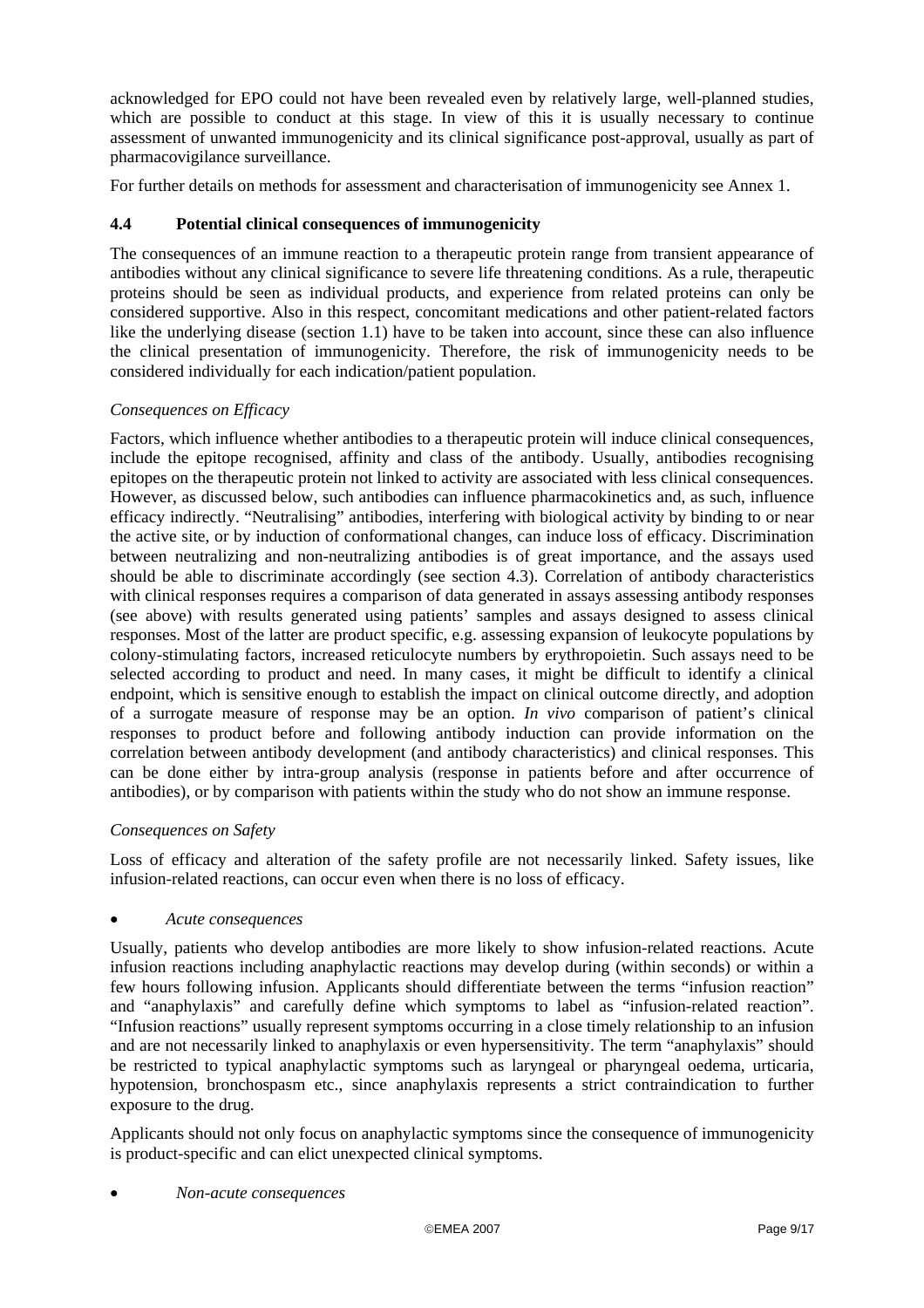### *Delayed hypersensitivity and immune complexes*

In addition to acute reactions, delayed hypersensitivity reactions have been reported, possibly mediated by immune complexes. The risk of these reactions may be higher with an increasing drug free interval. Delayed hypersensitivity reactions should be clearly delineated from infusion reactions. The applicants should ensure the systematic collection of non-acute clinical sequelae following application of the therapeutic protein. Clinical signs can include myalgia, arthralgia with fever, skin rash, pruritus etc., but also other, less obvious clinical symptoms should be systematically collected.

Besides consequences on pharmacological characteristics, immune-complexes can potentially be deposited in tissues. The underlying disease and the potential consequences of immune complexes on the further clinical course should be considered and critically evaluated, e.g. potential worsening of renal involvement in patients with underlying autoimmune disease.

### *Autoimmunity*

Antibodies developing against therapeutic proteins can cross-react with the endogenous protein in cases where endogenous protein is still produced (e.g., erythropoietins). In-depth characterization of the antibody response including cross-binding and close surveillance of the clinical consequences should be part of the pre-approval development programme. Experiences with similar products can be supportive, but are not sufficient per se.

Applicants developing novel constructs like hybrid molecules fused to physiological functional molecules should carefully consider the potential consequences of cross-reactivity of antibodies against all components.

## **4.5 Clinical Safety**

*Pre-authorisation signal detection in clinical setting* 

## • *Rationale for sampling schedule and kinetics of the antibody response*

Several factors such as dose, schedule and treatment modalities influence the development of an immune response against a therapeutic protein (see 4.1). Therefore, the sampling schedule for detection of an immune response should be adapted and selected individually for each product. Baseline samples should always be collected.

For products intended for chronic use, more frequent sampling will be employed in the earlier phase of treatment, where patients are usually most at risk of antibody development. Sampling schedules should include repetitive sampling and be designed to clearly distinguish patients being transiently positive from patients developing a persistent antibody response. The latter is of high importance, since patients with persistent antibodies are more likely to experience clinical sequelae in terms of safety and efficacy, while a transient antibody response can resolve without further consequence. Since longer-term treatment is more likely to result in an immune response, routine sampling later in the treatment course for a sufficient number of patients should be implemented in clinical trials. In case of continuous chronic treatment, immunogenicity data in general for one year should be available pre-authorisation.

Efforts should be engaged to collect data on potential changes in the character of the antibody response over time, e.g. change from non-neutralizing to neutralizing in a given patient, where applicable. During treatment samples should always be taken before administration of the product, since residual levels of the active substance in plasma can interfere with the assay (see section 4.3). To enable intra-product comparison, Applicants should endeavour to standardise sampling schedules, assays, definitions etc. However, for some therapeutic proteins, different timings for antibody formation have been reported depending on the underlying disease. Applicants should consult relevant bibliographical data relating to other products to identify the appropriate timing of measurements in relation to the underlying disease, and scheduling might have to be adapted accordingly. If feasible, sampling should be done after completion of the treatment regimen to determine persistence of response. Adequate follow-up of patients for measuring an immune response after discontinuation of treatment should be implemented to evaluate immunogenicity in absence of the therapeutic protein. Sampling should take into account both the half-life of the therapeutic protein and the duration of ©EMEA 2007 2007 Page 10/17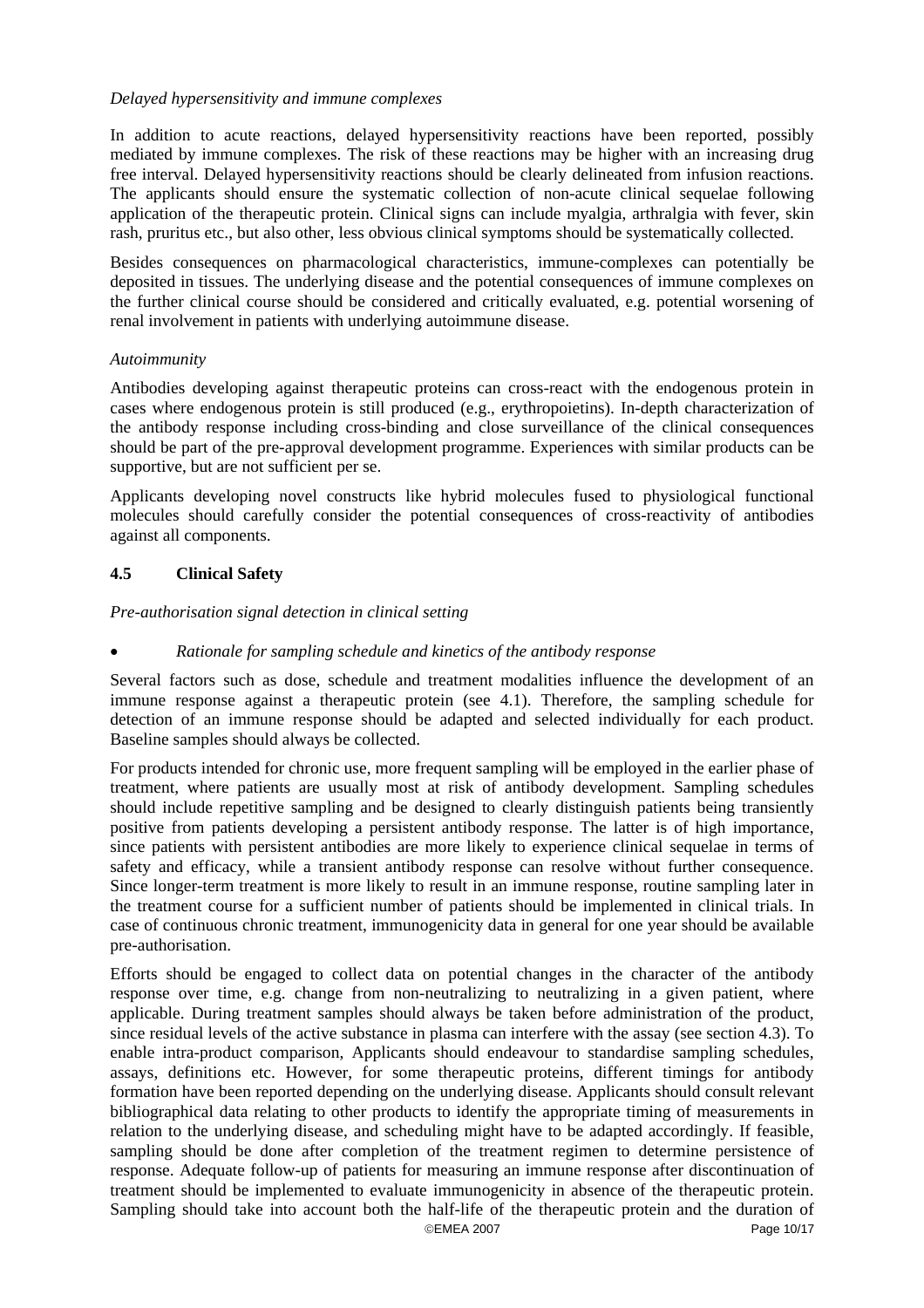pharmacodynamic effects. While a decrease of anti-drug antibodies might occur over time in patients initially positive for such antibodies, also a rise in such antibodies might occur, e.g. if the therapeutic protein has immunosuppressive properties and by its mechanism of action suppresses an immune response against itself.

### *Impact on pharmacokinetics of the product*

Both neutralizing and non-neutralizing antibodies can impact on the pharmacokinetics of the product. Immune complexes can be formed that are taken up by the reticuloendothelial system, which will reduce bioavailability and enhance clearance. However, reduced clearance and longer half-life have also been described. If antibodies are detected during the clinical programme, the Applicant should investigate the impact on the pharmacokinetics in the individual patient. The binding characteristics (binding vs. neutralizing) should be linked to this evaluation. The half-life may be prolonged, but not necessarily associated with the prolonged therapeutic effect. A change in pharmacokinetics may be an early indication of antibody formation.

### *Methodology aspects to assess comparability of immunogenicity potential*

This section applies to comparability testing either for changes in the manufacturing process or to a reference product in case of the development of a similar biological medicinal product. Immunogenicity evaluation should be part of clinical efficacy and safety studies. Studies should be carefully planned and data should be systematically collected from a sufficiently large number of patients to characterise the variability in antibody response. Since the comparative evaluation of immunogenicity both inter-product (i.e., similar biological medicinal products or products in the same class) and intra-product (i.e., between different versions of the product, indications or different patient populations for a given product) is of relevance, Applicants should make an effort to select a homogeneous patient population that allows for such comparisons. A patient population should be chosen that is representative of the target population intended for clinical practice. Due to expected differential susceptibility, immunogenicity data from healthy volunteers are not suitable substitutes. For most products, immunogenicity is studied in previously unexposed patients. Children should be studied separately, if applicable, stratified by age. A sufficient washout period for previous treatments potentially influencing the immune response should be included, taking into account not only elimination, but also reversal of the pharmacodynamic effect, where appropriate.

Variations to the production process, even of well-characterised products, have also been reported to considerably alter their immunogenic properties. If intra-product comparative immunogenicity is analysed when changes in the production process have been made, a population should be chosen in an indication where differences can best be detected (i.e. due to susceptibility to immunogenicity). Caution should be exercised when using surrogate parameters, e.g. pharmacodynamic parameters, instead of efficacy (or safety) endpoints. Such parameters should correlate with clinically relevant endpoints and have to be fully justified.

Changes in immunogenicity as a result of a change in the manufacturing process might require a specific risk management and pharmacovigilance plan (see section 4.8)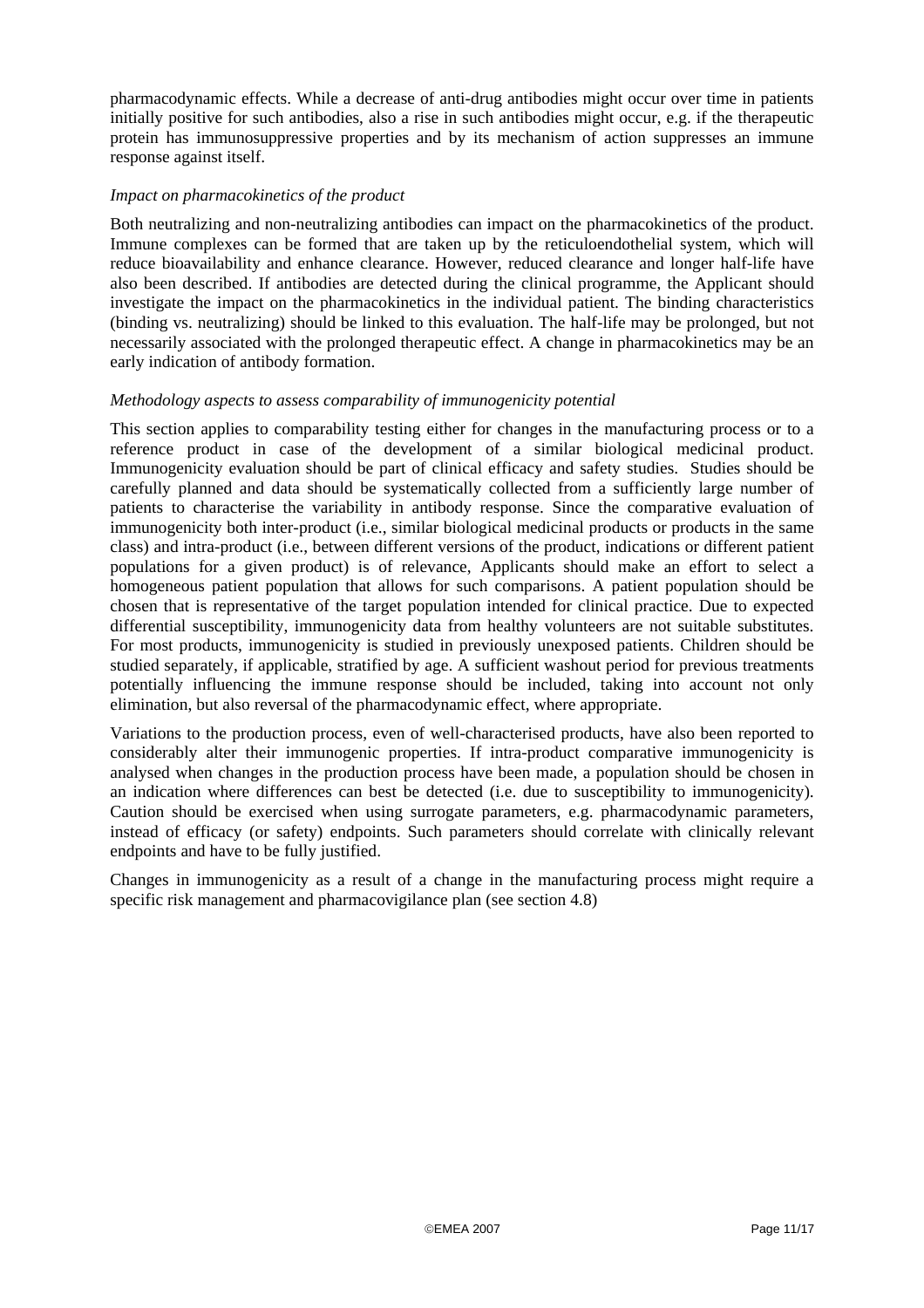### **Recommendations for routine monitoring of changes in clinical response and linking immunological findings to clinical events**

Antibody testing should be considered as part of all clinical trial protocols. For a clinical trial, Applicants are encouraged to evaluate immunogenicity in all patients and not only in a symptomdriven manner (i.e. only for patients when a change in safety or efficacy profile is suspected).

For a new active substance, the overall incidence of immunogenicity should be evaluated for a given product in all indications, thus sampling schedules should be comparable between different trials in order to enable for direct comparison of the incidence of anti-drug antibodies.

However, further to scheduled routine repetitive sampling patients should also be evaluated in a symptom-driven manner, when the occurrence of an antibody is suspected. Applicants should collect data and provide guidance for the prescriber as part of the marketing authorisation application on how a patient with loss of efficacy should be handled over time, e.g. by an increase of dose or a reduced dosing interval or cessation of treatment.

The results of the immunological studies should be included in the relevant sections of the SPC.

### **Immunogenicity in paediatric indications**

Therapeutic proteins are increasingly used in children who may differ in their immune response.

When studying the product in a paediatric indication, posology and treatment schedules should be selected and justified accordingly. Patients should be stratified by age, and immunogenicity data should be evaluated and presented separately for each age stratum.

Recombinant technology has allowed the development of proteins for use in genetic disorders where previous substitution treatment has not been available. Children are the most likely subjects exposed to these products and may be at high risk for antibody development.

#### **4.6 Risk management Plan**

Within the marketing authorisation application, the applicant should present a risk management plan in accordance with current EU legislation and pharmacovigilance guidelines. This should take into account risks identified during product development and potential risks. The risks of immunogenicity should be addressed according to the principles outlined in this guideline.

The extent of data on immunogenicity that can be obtained during the clinical development programme of a biotechnology-derived product before approval depends on the event rate, driven both by the immunogenic potential of the protein and the rarity of the disease. Therefore, further systematic immunogenicity testing might become necessary after marketing authorization, and may be included in the risk management plan.

The extent of immunogenicity data to be collected in the post-marketing setting will depend on various factors including:

- Disease-related factors like its prevalence, the vulnerability of the patients, availability of alternative therapies, duration of treatment, etc.
- Pre-authorization immunogenicity findings including impact on efficacy and safety
- Experience on immunogenicity with similar proteins or related members from that class of proteins, including proteins manufactured with similar production processes.

However, biotechnology-derived proteins should be considered individually, and therefore the possibility for extrapolation from other related proteins is limited and needs to be fully justified.

For planning immunogenicity assessment in the post marketing setting, the same recommendations apply as discussed in previous sections of this guideline.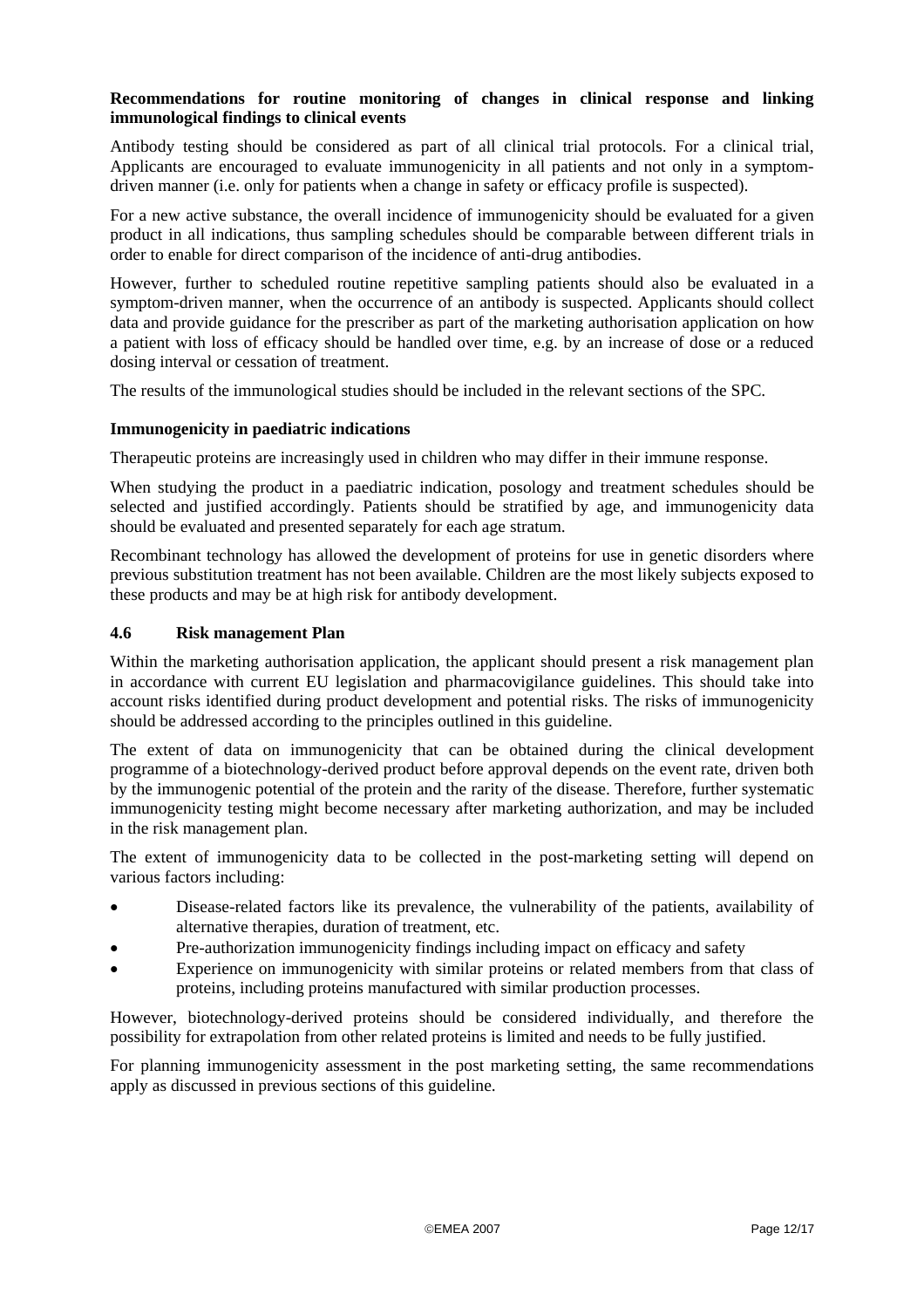# <span id="page-12-0"></span>**REFERENCES**

- Note for guidance on pharmaceutical development (ICH Q8 Step 4)
- Note for guidance on preclinical safety evaluation of biotechnology-derived pharmaceuticals (ICH S6)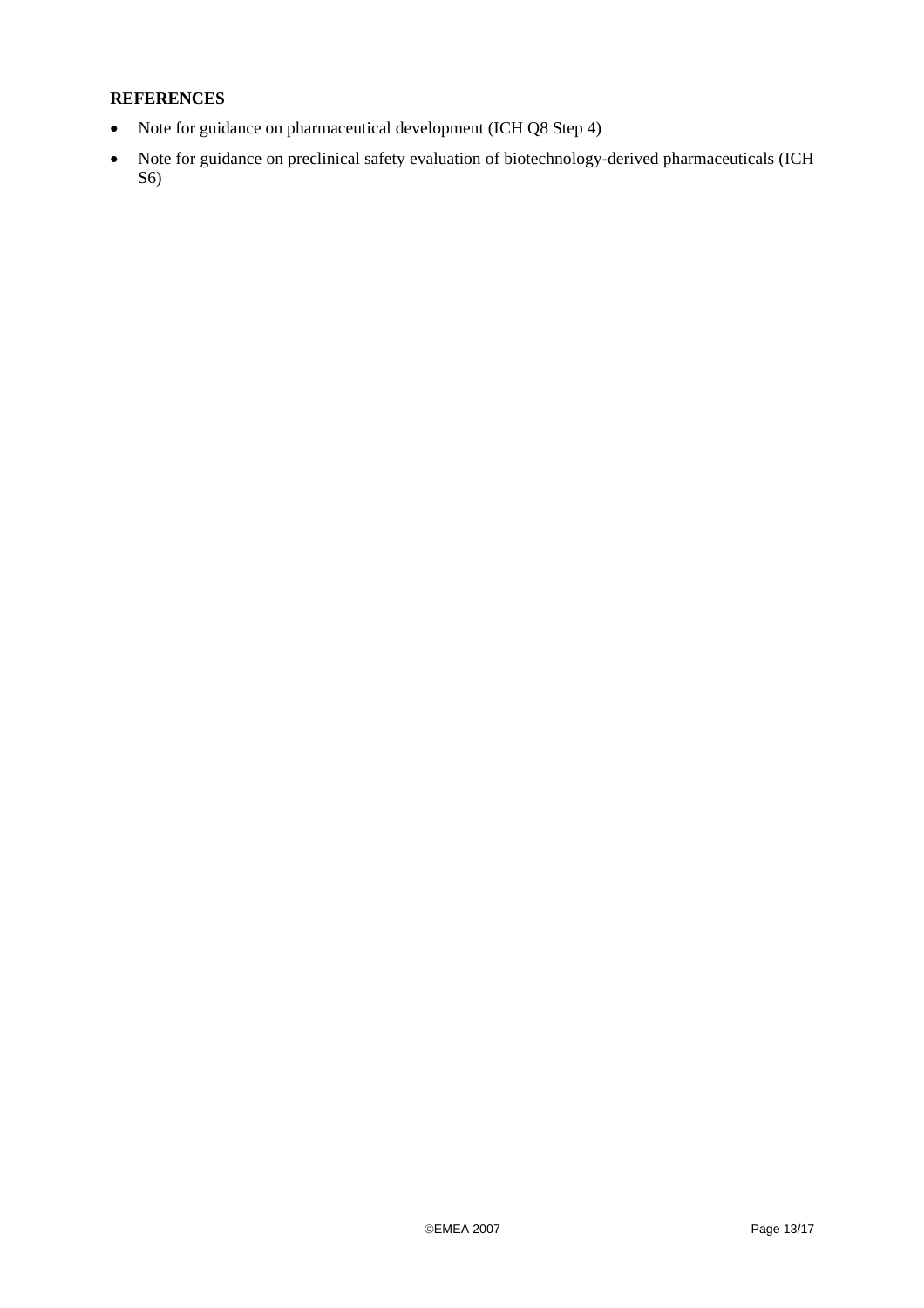## **ANNEX 1 Further details on methods for assessment and characterisation of immunogenicity**

### *Types of antibody assays*

### • *Screening assays*

The need to accommodate screening of relatively large numbers of samples necessitates use of an assay with high throughput and appropriate automation. Screening methods include immunoassays, radioimmunoprecipitation assays and surface plasmon resonance assays. All procedures detect antigen-antibody interaction (binding) but may differ in their underlying scientific/ technical principles.

Immunoassays constitute a large group of assays and are based on a variety of formats and detection systems. These include direct binding assays, bridging assays, capture (sandwich) assays and competitive immunoassays using radioligand, enzymatic, fluorescent, chemiluminescent or electrochemical luminescence detection systems.

### • *Assays for dissecting the specificity and confirming antibody positivity*

Different assays can be used for this purpose and high sample throughput maybe less important than for screening assays due to the smaller number of samples requiring analysis. To achieve confirmation of specificity, it is advisable to select an assay based on a different scientific/technical rationale than that used for the screening assay.

Competitive immunoassays and surface plasmon resonance assays can be used. Analytical immunoassays such as immunoblotting and radioimmunoprecipitation analysis offer the advantage that they can be used to dissect the specificity of the detected antibodies as well as confirming antibody positivity.

### • *Neutralization assays*

Bioassays need to be selected using a product-based approach.

Usually a single concentration of biological is chosen for the assay & dilutions of each sample assessed for their inhibitory effect on the assay response. This allows a neutralizing dose response to be determined & calculation of neutralizing capacity ('titre') for each sample.

In some cases neutralizing bioassays can be used directly as 'confirmatory' assays following screening, but this must be determined on a case-by-case basis.

### • *Assays for assessing cell-mediated immune responses*

The strategy for assessing cell-mediated immune responses induced by biologicals is generally less clear than for humoral responses. Assays need to be developed or selected on a case-by-case basis if these are required. In most cases, development of a mature IgG response implies underlying antigen specific helper T-cell involvement.

Examples of assays of use for detecting/assessing cell-mediated responses are T-cell stimulation/proliferation assays and cytokine (e.g. IL2, IL4, IFN-gamma) production/release methods. These involve the use of T-cell preparations sometimes co-cultured with preparations of other cell types e.g. dendritic cells.

Elispot and flow cytometry procedures are commonly used for these assays.

In some cases more detailed studies involving assessment of cell-mediated immune responses may be useful. Memory B-cell (and sometimes memory T-cell) assays can provide useful information regarding the nature of the immune response and may contribute to prediction of development of immunogenicity problems. Studies using peptides or full-length protein (depending on the assays and purpose of the assays) and Elispot methodologies can be used for these. In some cases more complex investigations of cell-mediated immunity e.g. involving study of regulatory T-cells may be valuable. The need for such investigations must be decided on a case-by-case basis depending on the aims and purpose of the studies.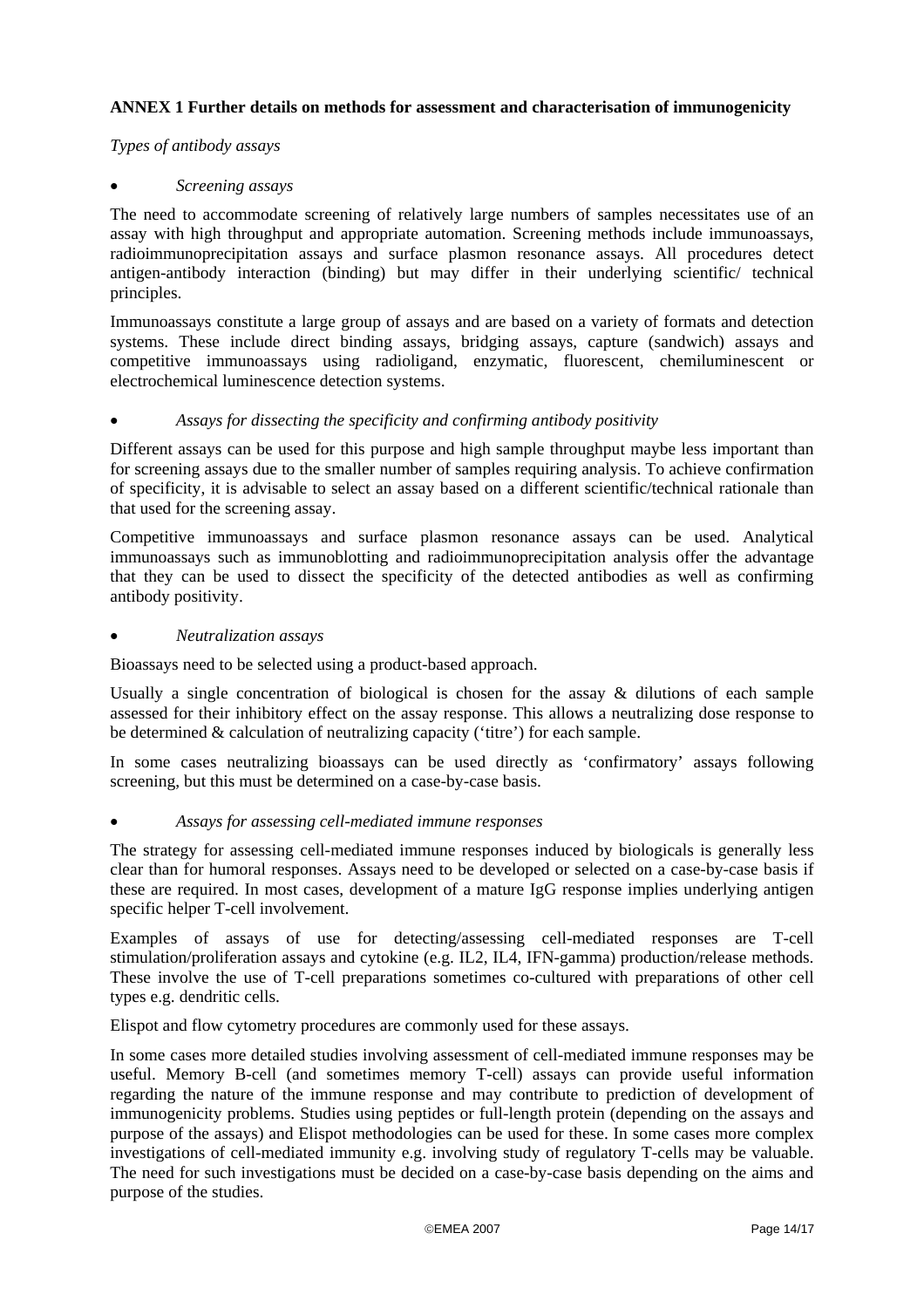### *Assay characteristics*

Assays need to be selected, optimized and analysed according to and taking account of their intended use. The importance and requirements of assay characteristics (see above under *screening assays* for a list of some of these) depends on the use of the assay. For example great sensitivity may not be required for an assay if this is not needed for detection of the amounts of antibodies, which are induced by a particular biological product in patients receiving therapy. Developing unnecessarily sensitive assays for such antibodies would be inappropriate especially if this sensitivity can only be achieved by sacrificing other desirable characteristics e.g. specificity, robustness.

Adoption of the simplest assay suitable for all requirements is normally a valid approach to assay selection (particularly when high throughput is important e.g. for screening assays). However care with this is necessary to ensure that it does not compromise other stages of immunogenicity assessment. For example direct binding ELISAs, with antigen directly immobilized on plate well surfaces are often the simplest assay approach, but may be associated with a very high incidence of false positivity. In such cases, it is often necessary to adopt a more complex assay eg 'bridging' assays, ECL or SPR methods to avoid this. False negative results in screening assays due to epitope masking can be encountered and a strategy to avoid these may be necessary e.g. by using assays that avoid specific masking of particular epitope(s).

### *Standardisation, reference materials and assay validation*

An antibody positive standard/reference material/control is clearly needed for all assays. This is used to demonstrate assay response and can be used for calibration purposes. If possible this should be a human preparation with a significant antibody content which is available in sufficient quantity for continued use. It should be stored appropriately (normally lyophilized) and well characterized. Reference preparations for neutralization bioassays should have significant neutralizing activity, but it is also useful to include a non-neutralizing antibody preparation in assays, at least in validation studies. However, in several cases, sufficient human antiserum may not be available to allow preparation of an appropriate reference preparation. In such cases, pooling of samples is usually the best approach and this may also avoid problems due to the specific characteristics of a single donor sample. In some cases human serum is unavailable in the quantities required either as a pool or even at all e.g. early in product development/trials and in such cases use of an animal serum as a reference is the only realistic option. However, this needs to be selected carefully and its use is more limited than for human reference preparations e.g. immunochemical procedures, which involve the use of an antihuman immunoglobulin reagent, will not reliably respond to non-human antibodies and the response in all assays may differ in characteristics from responses to human antibodies in human samples. Calibration of immunoassays is problematical as the immunoglobulin present in standards and samples is heterogeneous in structure, specificity and avidity. This makes direct valid comparison between samples and reference materials, especially on a mass basis difficult, if not impossible. This implies that calibration of such assays should be carried out using an acceptable, valid approach, which is clearly described. Often the best option is to report immunoassay data as a titre based on a standard procedure for calculating this value.

Biological assays used to assess the neutralizing capacity of antibodies should be calibrated using International Standards/Reference Preparations where these are available. This allows expression of neutralizing activity in terms of meaningful units of biological activity of product/preparation and also provides information relevant to assay validation. If such standards are not available, appropriate inhouse preparations need to be established. In many cases it is useful to express the neutralizing capacity of samples in terms of the volume of sample required to neutralize a constant biological activity of product e.g. ml of serum/ IU of biological.

It is also very useful to prepare a panel of reference materials containing different amounts of antibodies and antibodies with different characteristics, which can be used to characterize/validate assays and act as assay performance indicators. If possible this should include one or more preparations with low antibody content (close to the minimum detection limit) and containing low avidity antibodies.

Negative standards/controls are needed to establish assay baselines and characterize/validate the assays. Assay baseline for normal (healthy) individuals is clearly fairly easily determined by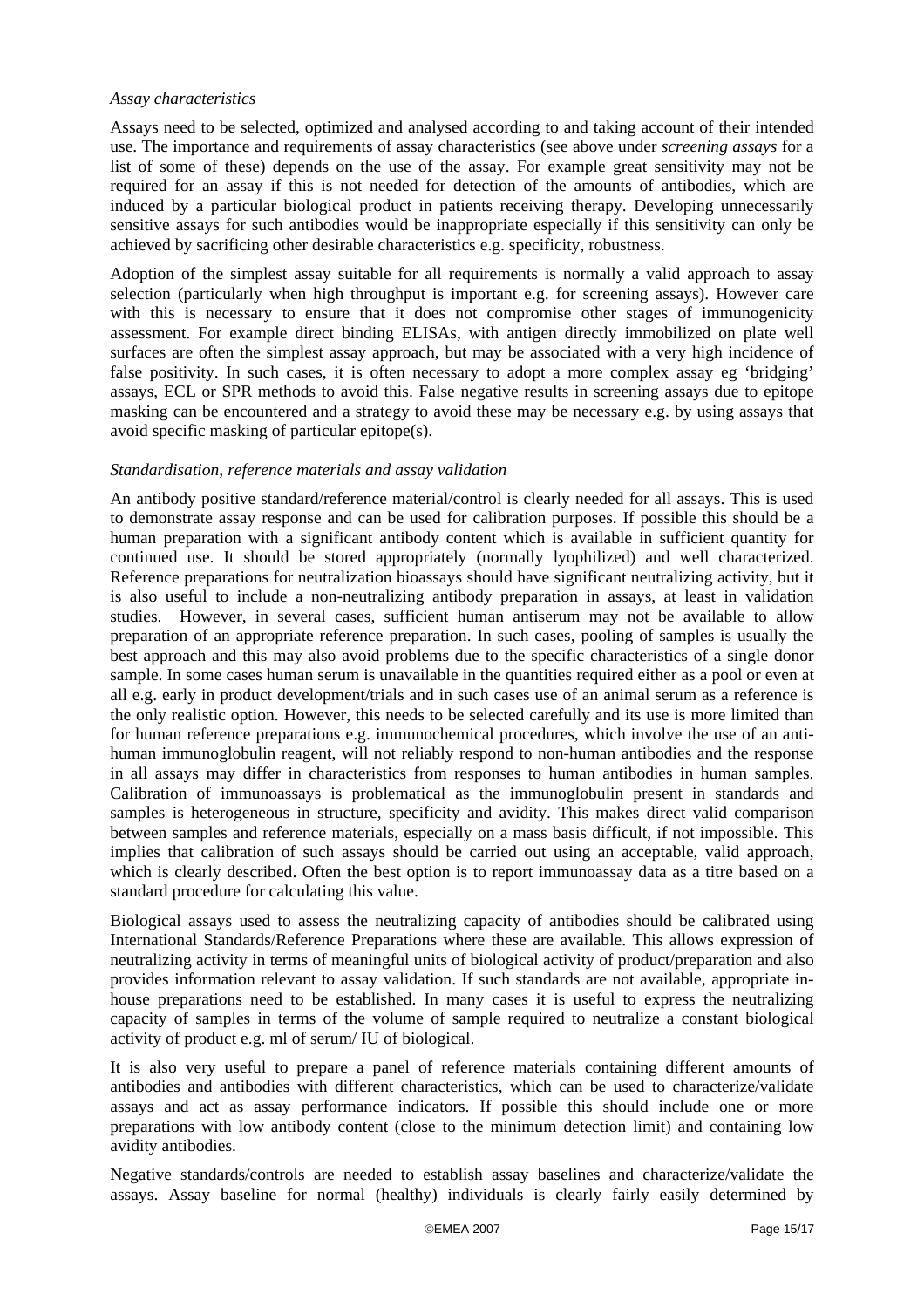measuring the assay response using samples derived from an appropriate number of such individuals and analysing this to provide a statistically valid background value. However, this may not represent the baseline response of the assay to samples derived from the patient population, which would therefore need to be established separately, using pre-treatment samples from patients, or from some other valid, relevant population. In any case, some individual's/patient's samples may contain preexisting (pre-treatment) antibodies or possibly other substances which produce significant positive responses in assays, and so screening patients for this is necessary to ensure that post-treatment data can be interpreted correctly.

Reagents used in assays need to qualified and acceptance specifications set, at least for those, which are most important.

#### *Interpretation of Results*

It is essential to establish clear criteria for deciding how samples will be considered positive or negative, and also how positive results will be confirmed. Approaches to these can differ according to assay etc. and need to be decided accordingly. A common procedure for establishing positive cut-off for immunoassays is to establish assay background (see above) and decide on a statistical (e.g. 3 SD above background value) or real data (e.g. double background value) basis of what will be considered the lowest positive result. Confirming positivity normally requires repeating assays, often using a different assay method(s).